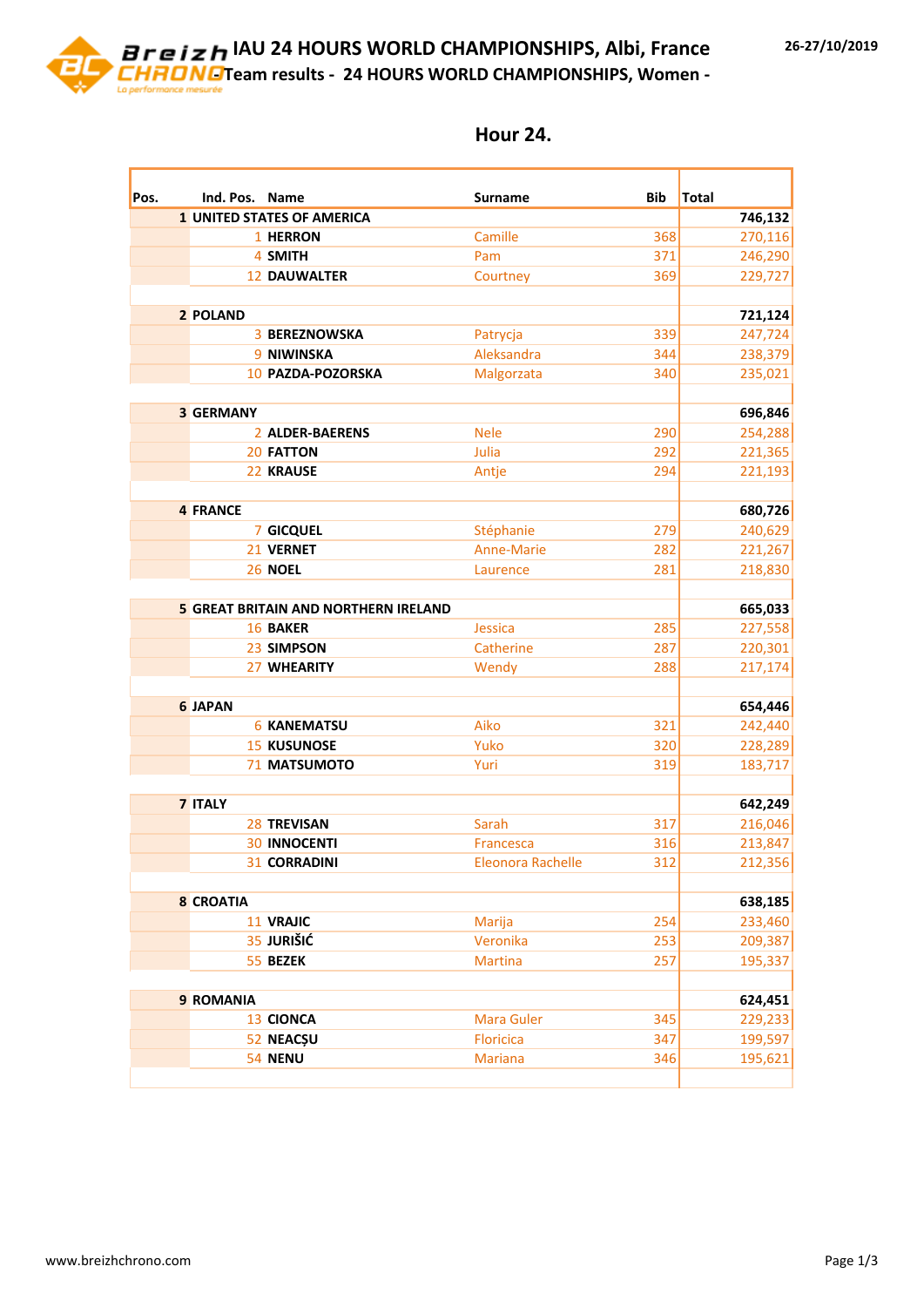**IAU 24 HOURS WORLD CHAMPIONSHIPS, Albi, France - Team results - 24 HOURS WORLD CHAMPIONSHIPS, Women -**

| Pos. | Ind. Pos. Name           |                      |                 | <b>Bib</b> | Total              |
|------|--------------------------|----------------------|-----------------|------------|--------------------|
|      | <b>10 IRELAND</b>        |                      | Surname         |            | 621,064            |
|      |                          | 24 MASNER            | Amy             | 308        | 219,548            |
|      |                          | <b>29 LORRAINE</b>   | <b>Mahon</b>    | 310        | 215,668            |
|      |                          | <b>67 SINEAD</b>     | <b>Kane</b>     | 220        | 185,848            |
|      |                          |                      |                 |            |                    |
|      | <b>11 AUSTRALIA</b>      |                      |                 |            | 612,770            |
|      |                          | <b>37 URQUHART</b>   | Donna           | 226        | 206,861            |
|      |                          | <b>40 BARKER</b>     | <b>Nicole</b>   | 223        | 204,444            |
|      |                          | <b>48 HAYES</b>      | Simone          | 224        | 201,464            |
|      |                          |                      |                 |            |                    |
|      | <b>12 FINLAND</b>        |                      |                 |            | 589,816            |
|      |                          | 17 MÄKINEN           | <b>Marianne</b> | 272        | 224,118            |
|      |                          | 60 WRIGHT            | Paula           | 271        | 190,477            |
|      |                          | <b>80 KUUSIO</b>     | Annukka         | 273        | 175,221            |
|      | <b>13 CZECH REPUBLIC</b> |                      |                 |            | 587,035            |
|      |                          | 19 CHURÁŇOVÁ         | Radka           | 259        | 222,031            |
|      |                          | 53 MOCKO             | Veronika        | 261        | 198,141            |
|      |                          | 93 ŠINDLEROVÁ        | Jana            | 263        | 166,864            |
|      |                          |                      |                 |            |                    |
|      | <b>14 CANADA</b>         |                      |                 |            | 585,917            |
|      |                          | 39 LOO               | Rhonda          | 249        | 204,846            |
|      |                          | <b>57 VASARHELYI</b> | Charlotte       | 246        | 193,820            |
|      |                          | 64 VAN WOLDE         | Lisa            | 244        | 187,250            |
|      | <b>15 INDIA</b>          |                      |                 |            |                    |
|      |                          | <b>47 CHAUDHARY</b>  | Appoorva        | 304        | 568,234<br>202,212 |
|      |                          | 59 BHATT             | Priyanka        | 306        | 192,845            |
|      |                          | <b>85 HEMLATA</b>    |                 | 305        | 173,178            |
|      |                          |                      |                 |            |                    |
|      | <b>16 HUNGARY</b>        |                      |                 |            | 559,901            |
|      |                          | 25 ZÉTÉNYI           | Szvetlana       | 303        | 219,524            |
|      |                          | 65 BOGÁRDI           | <b>Szilvia</b>  | 301        | 186,590            |
|      |                          | 107 MÁTÉNÉ VARJÚ     | Edit            | 302        | 153,788            |
|      |                          |                      |                 |            |                    |
|      | <b>17 CHINESE TAIPEI</b> |                      |                 |            | 556,726            |
|      |                          | 62 HUANG             | Hsiao-Chun      | 353        | 190,346            |
|      |                          | <b>72 LIU</b>        | Chien-Yu        | 354        | 183,640            |
|      |                          | 75 TSAI              | Wen-Ya          | 355        | 182,741            |
|      | <b>18 AUSTRIA</b>        |                      |                 |            | 544,414            |
|      |                          | 50 HUEMER-TOFF       | Angelika        | 229        | 200,526            |
|      |                          | 78 KADI              | Regina          | 231        | 177,246            |
|      |                          | 94 LEDERLE           | <b>Sabrina</b>  | 228        | 166,642            |
|      |                          |                      |                 |            |                    |
|      | <b>19 MEXICO</b>         |                      |                 |            | 542,185            |
|      |                          | 68 CRUZ              | <b>Brenda</b>   | 326        | 185,692            |
|      |                          | 73 ISLAS             | MariaGuadalupe  | 327        | 183,612            |
|      |                          | 88 LOPEZ             | Sandra          | 329        | 172,881            |
|      |                          |                      |                 |            |                    |

## **Hour 24.**